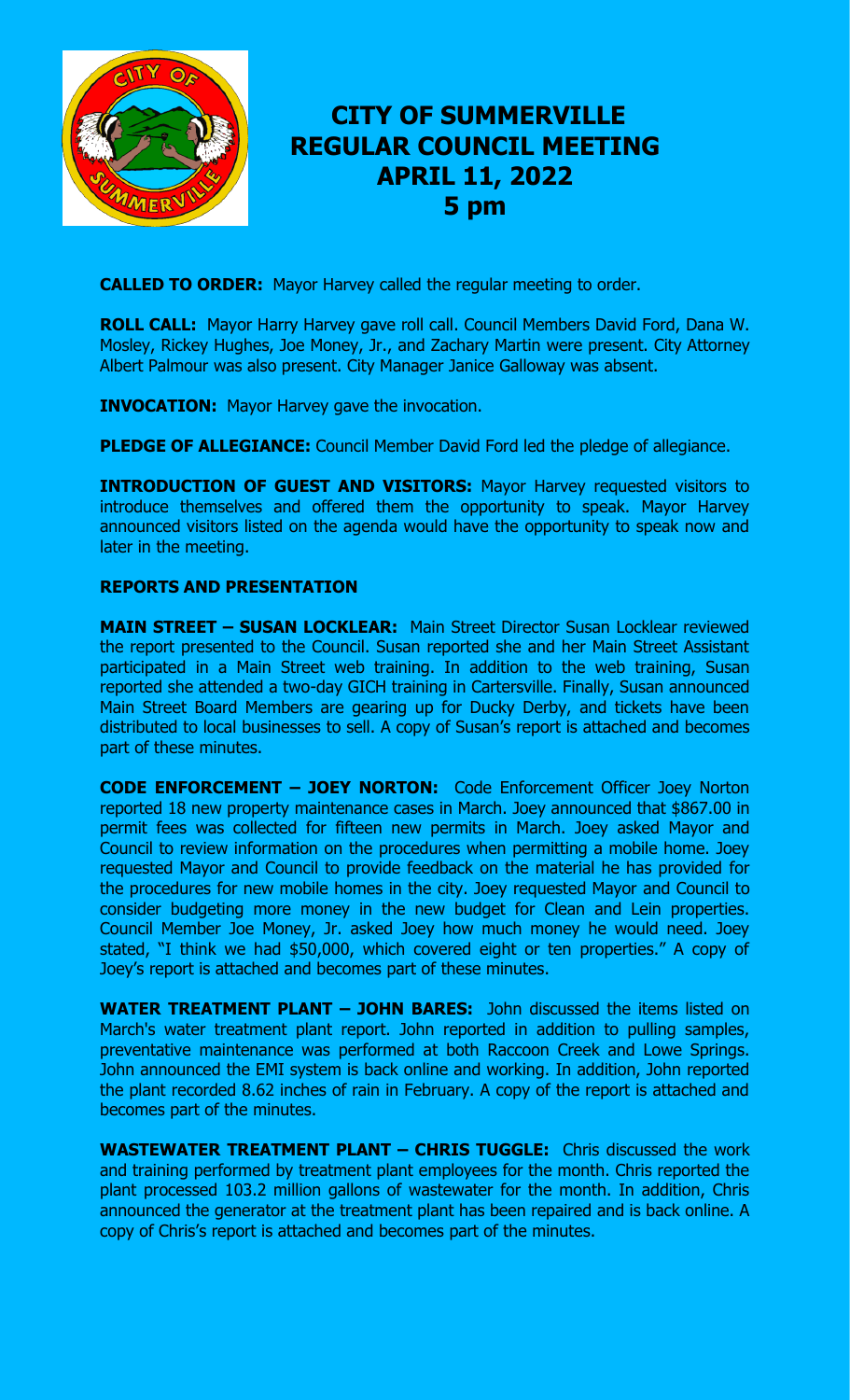#### **PAGE 2 CITY OF SUMMERVILLE REGULAR COUNCIL MEETING APRIL 11, 2022**

**PUBLIC WORKS – TERRY TINNEY:** Public Works Director Terry Tinney reviewed the monthly report submitted. Terry discussed the work performed by the water, sewer, and gas department. A copy of the report is attached and becomes part of the minutes.

**RECREATION DEPARTMENT – BO CHAMLEE:** Bo announced the baseball/softball season began on March 28<sup>th</sup>. Bo announced the Summerville Recreation Department is the coordinator for the Northwest Georgia area, with 60 teams participating. Bo's report is attached and becomes part of these minutes.

**POLICE – HAROLD TUCKER:** Chief Tucker reported his department patrolled 8,135 miles in March, issued 113 citations, 50 incident reports, and responded to 726 calls. Chief Tucker reported the police department collected \$9,063 and probation collected \$6,710 in State court fees, \$35.00 in Magistrate fees, and \$2,950 in City court fees. A copy of the police and probation reports is attached and becomes part of these minutes.

**FIRE DEPARTMENT – ROBBIE LATHEM:** Fire Chief Robbie Lathem reported his department responded to three structure fires, four grass/woods fires, one unauthorized burn, five gas leaks, and other fires for a total of 56 calls for March. Robbie announced that the department completed five nights of training and a twoweek walkthrough at the Mohawk Plant.

**IT ADMINISTRATOR – TREY GOBLE:** Trey reported a number of issues with IT had been resolved on demand for all departments during the month, and he moderated several virtual meetings held in the council room. Trey reported he had worked with the fire department to import data, worked with the water treatment department to repair the EMI system, and installed a demo camera at Dowdy Park.

**CITY MANAGER:** Mayor Harvey presented the financial report in the absence of City Manager Janice Galloway. Mayor Harvey reported a balance of \$3,029,999.65 in the operating account, and 1 million dollars was transferred to the water account. A copy of the financial report is attached and becomes part of these minutes.

### **OLD BUSINESS**

**2019 CDBG SCOPE AMENDMENT:** Mayor Harvey requested Carter & Sloope Engineer Chad Sipe to provide information on the CDBG Grant and the Utility Aid request from GDOT. Chad explained at the previous meeting, a scope amendment was discussed to shrink the target area. Chad provided an updated map showing the amended target area and noted the residents outside the target area would be targeted in the next round of funding for the sewer lines. Chad explained that a summary was submitted to DCA to see if they would support the amendment before submitting the full scope. Chad explained DCA supported the abbreviated summary and requested us to proceed with the full amendment, so that is what we are here to do. Chad stated it requires a Public Hearing, and that is scheduled for tomorrow. It also requires an engineering report with updated maps, cost estimates, and the reason we are shrinking the target area. Chad explained UWS was the low bidder on February 24, and they would hold pricing until April 24, but there will be a delay of an award due to unsigned easements from property owners. Due to the unsigned easements, we will need to redesign the project area. Deborah Smith with Allen Smith Consulting explained the public hearing would be held tomorrow via Zoom. Our goal is to submit the amendment on the following Monday or Tuesday so the city can move ahead with the design on First Ave. Council Member Rickey Hughes asked if the easement issue had been discussed with UWS and would it require them to rebid? Chad explained the sixty days will be up on April  $24<sup>th</sup>$ , and the redesign will not be ready, but we should have an adjusted bid we can work with.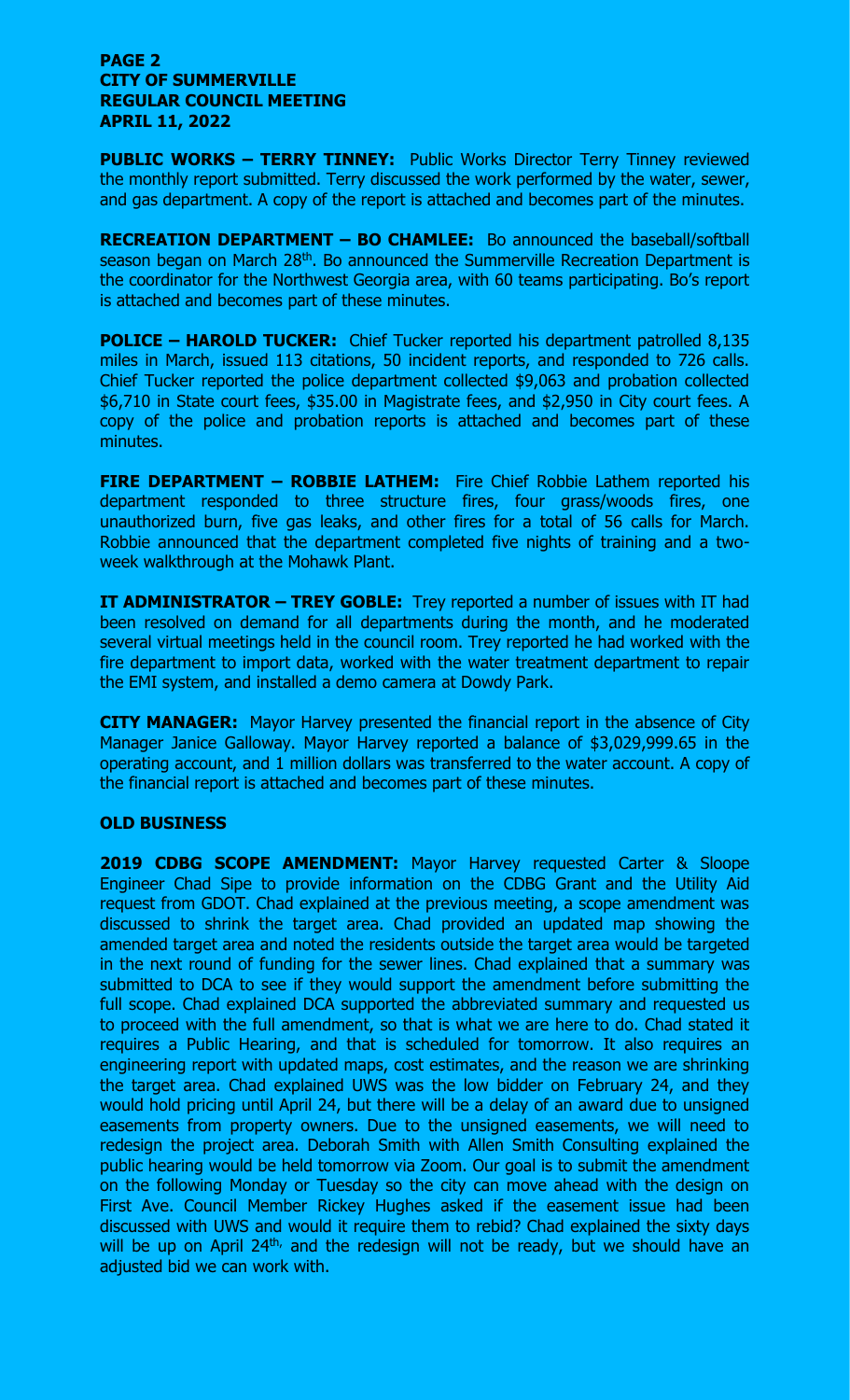#### **PAGE 3 CITY OF SUMMERVILLE REGULAR COUNCIL MEETING APRIL 11, 2022**

**2019 CDBG SCOPE AMENDMENT CONT:** Chad stated I talked with UWS, and they will try to hold prices for a little longer, but they can't guarantee anything. They requested us to send them the adjusted quantities, and they would review them. Council Member Joe Money, Jr. asked how often an engineer would be on-site once the project begins. Chad explained our services are once a week or once every two weeks. We can add a resident observation to the project if that is something the Council is interested in doing.

Mayor Harvey asked Chad to discuss the Utility Aid request from GDOT for the relocation of the water and gas lines. Chad explained GDOT is relocating the bridge on Hwy 48 and the city's water and gas lines are in the right-of-way. A utility aid request was submitted to GDOT for funding assistance, and GDOT is offering 30% assistance, which puts the city committing to pay 70%, which is approximately \$342,000. We discussed the city self-performing the relocation of the water line and bidding out the relocation of the gas lines. It should be lower if it is all bid inside the road contract. Chad stated my recommendation would be to remove the water and gas lines from the DOT road contract. The city can still coordinate activities with GDOT, and they will require a utility adjustment schedule (UAS), and in the UAS, you can stipulate the activities for the work. Council Member Joe Money, Jr. asked how many feet of water line would be relocated? Terry stated, "About 2,200." Chad noted all of the water will be relocated and about 1,000 ft of the gas. Mayor Harvey noted that Carter & Sloope would seek bids to relocate the gas lines. Mayor Harvey asked for any questions or comments.

Council Member David Ford made a motion to approve a scope amendment to the 2019 CDBG Grant. The motion was seconded by Council Member Joe Money, Jr. and carried unanimously.

**UTILITY AID FROM GDOT:** Mayor Harvey stated the next item of business is to consider declining the Utility Aid from GDOT for the relocation of water and gas lines at the bridge on Hwy 48. Council Member Joe Money, Jr made a motion to decline the Utility Aid from GDOT. Council Member Dana W. Mosley seconded the motion, which carried unanimously.

**APPROVE CITY STAFF TO RELOCATE WATER LINE ON HWY 48:** Mayor Harvey stated the next item of business is to approve city staff to relocate the water line on Hwy 48 at the bridge with a material cost of \$58,277 from Empire Pipe & Supply. Council Member Rickey Hughes made a motion to approve the material cost and city staff to perform the work. The motion was seconded by Mayor Pro Tem Zachary Martin, which carried unanimously.

**APPROVE CARTER & SLOOPE TO SEEK BIDS FOR RELOCATION HIGH-PRESSURE GAS LINE ON HWY 48: Mayor Harvey stated the next item of business** is to authorize Carter & Sloope to seek bids to relocate a 4-inch high-pressure gas line on Hwy 48 at the bridge. Council Member Dana W. Mosley made a motion to authorize Carter & Sloope to seek bids for relocating the high-pressure gas line on Hwy 48. The motion was seconded by Council Member Rickey Hughes and carried unanimously.

**DISCUSS ESTABLISHING A DOWNTOWN ENTERTAINMENT DISTRICT:** Mayor Harvey stated the next item of business is to discuss establishing a Downtown Entertainment District. Mayor Harvey requested Council Member Rickey Hughes to provide additional information on this item. Council Member Hughes explained the proposed map of the entertainment district provided to the Mayor and Council would include the East side of N Commerce St, running between Georgia Ave and First St, up to the walking trail north of First Ave, and cut it off at the backside of the railroad tracks. Council Member Hughes stated he would like Mr. Richard Lindsey to address the Mayor and Council concerning this item.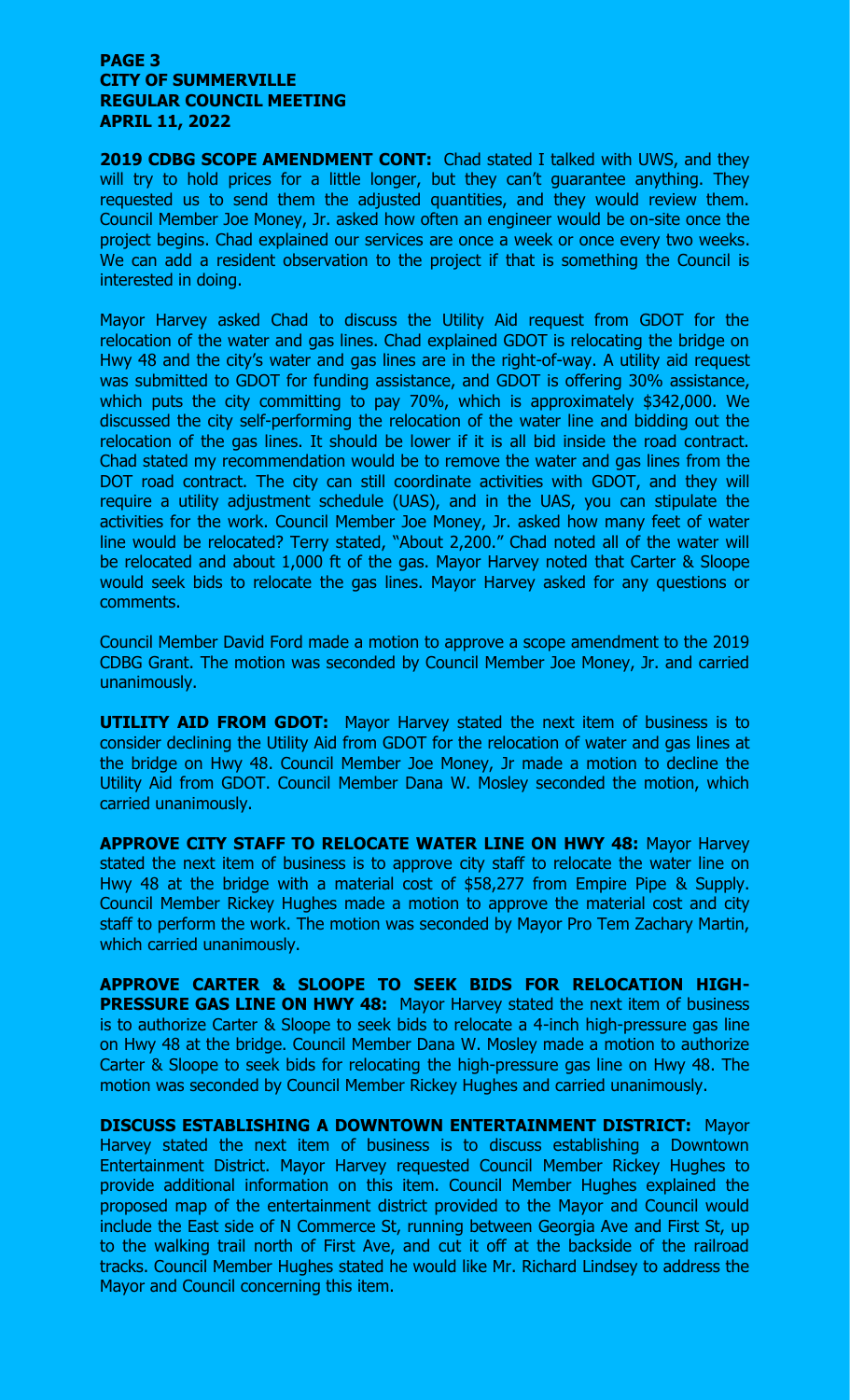#### **PAGE 4 CITY OF SUMMERVILLE REGULAR COUNCIL MEETING APRIL 11, 2022**

#### **DISCUSS ESTABLISHING A DOWNTOWN ENTERTAINMENT DISTRICT CONT:**

**RICHARD LINDSEY:** Mr. Lindsey addressed the Mayor and Council, explaining he would like to see Summerville move forward with an entertainment district, especially when special events occur. Mr. Lindsey stated he would like the entertainment district to include Dowdy Park and Willow Springs Park when special events are held. Mr. Lindsey stated I think it would encourage others to open businesses in that area. Mr. Lindsey also asked Council to consider changing the 50/50 requirement for businesses selling food, beer, and wine. Mr. Lindsey explained it makes it too restrictive for the businesses, and if you changed it, it would open more opportunities for businesses.

Council Member Rickey Hughes discussed the map provided to Council, explaining he had spoken with Police Chief Harold Tucker concerning the entertainment zone. Chief Tucker requested the entertainment zone stay off Commerce St, which is why Willow Springs Park was not included in the zone. Council Member Hughes explained he contacted Rome Downtown Development Authority to inquire about additional insurance requirements that may be necessary for businesses or the city. Council Member Hughes explained businesses are not required to have additional insurance, nor is the city required to have additional insurance for an entertainment zone. Council Member Hughes provided information on Rome's procedures in their entertainment zone. Council Member Hughes stated he had spoken with the owners of Los Maguey and Jefferson's, and they are in favor of establishing the zone. Council Member Hughes stated we have a local developer, and the entertainment zone would be a promotional idea for him if it were offered or when the train returns. Council Member Hughes stated I know we discussed this, and we are not there as far as weekly entertainment. Still, I think it is a promotional idea to bring more entertainment and business, and it would be beneficial to the future of the town. Mayor Harvey asked for comments from the public.

**WILLIAM BENEFIELD:** Mr. Benefield addressed Mayor and Council, explaining he is doing a lot of development in town and people have contacted him about properties that he has available for development. Mr. Benefield explained he had purchased most of the buildings on Economy St. and the intentions are to develop the entire area with bars and restaurants that would bring tourism to the town. Mr. Benefield stated I know there has been a concern we are not there yet, and we are not ready. Mr. Benefield asked if we don't have the events, what is the harm in going ahead and approving it?

**CATHY JO WILLIAMS:** Cathy Jo announced Summerville Main Street intends to start utilizing the downtown area and bring more people to Summerville with more concerts and train arrivals. We have people asking to come to Summerville, we don't have to ask them.

Council Member Hughes suggested approving the entertainment zone and work on amending the ordinance and the zone that will be included in the area. Council Member David Ford asked if the individual would have to pay for a special cup used in the entertainment zone? Council Member Rickey Hughes stated, "In Rome, they have to purchase the cup." Council Member Hughes stated if we can get this established, we can work this out. Mayor Harvey asked for any further comments or concerns from Council. Council Member Dana W. Mosley stated Mr. Lindsey mentioned including the park, and I don't have a problem with the park for special events, but every day, I have a problem with that because of the play area. Mayor Harvey stated the problem I have is the area is too large, and this area is on Hwy 27. We already have something in place for special events as far as alcohol, and we have the area where these events take place, and these events have to come before the Council for approval, and the Police Department needs to be aware of when special events are happening.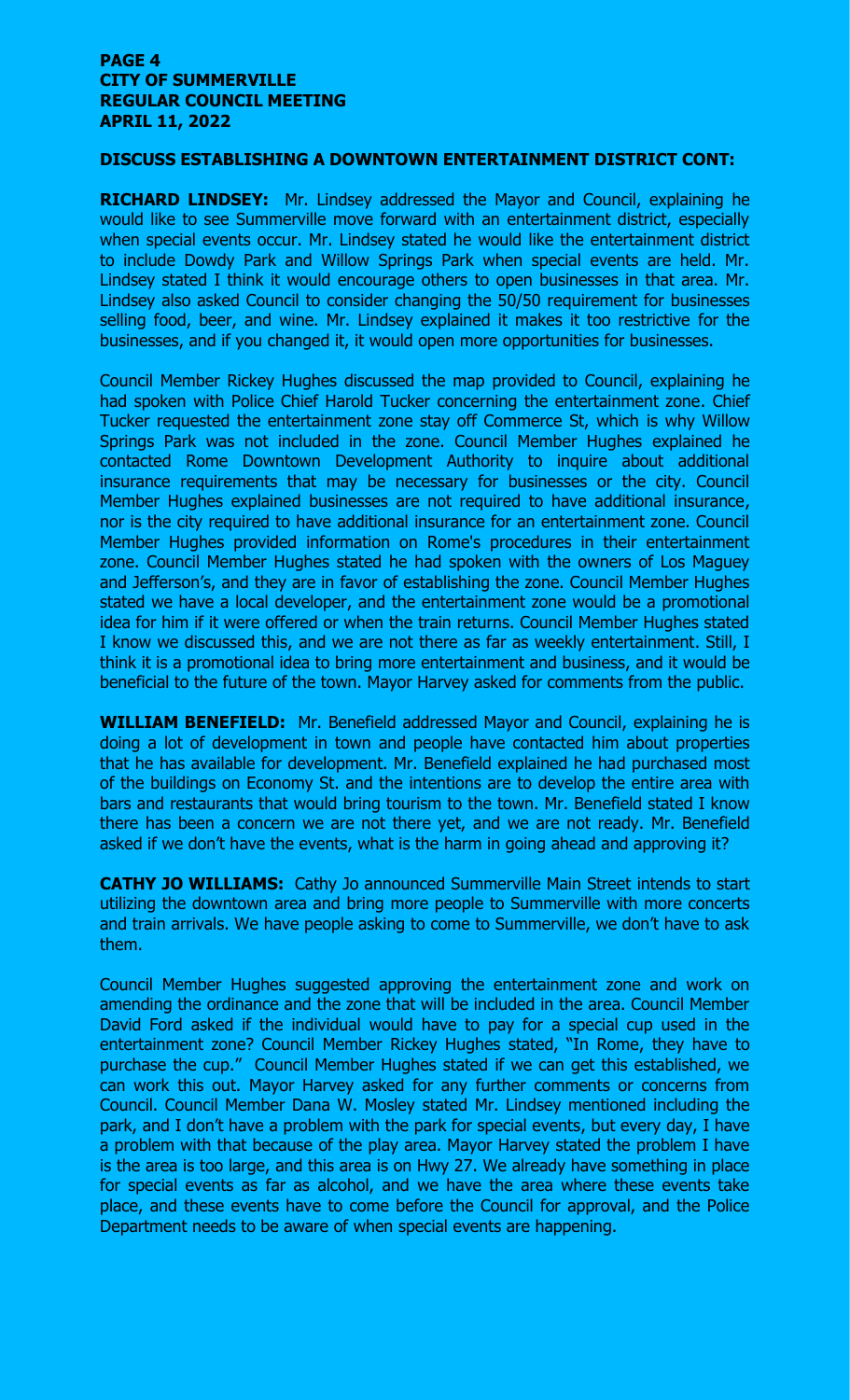#### **PAGE 5 CITY OF SUMMERVILLE REGULAR COUNCIL MEETING APRIL 11, 2022**

# **DISCUSS ESTABLISHING A DOWNTOWN ENTERTAINMENT DISTRICT CONT:**

Council Member David Ford commented the problem is the vendors have tried to sell beer and wine, but they are required to have special insurance, and they can not make money. Council Member Ford stated I thought we were just going to do the Streetscape area, and if it expands, we can move it out. Can we not just do it there and then expand it out? William Benefield interjected, stating, "I am willing to develop that space if we can have something to bring something in." Council Member Hughes noted merchants in the City of Acworth that participate in the program are required to have signs with the rules and designated area posted at the door. Resident Richard Lindsey commented it is an opportunity to take all of your vacant buildings and make them into a more inviting place. William Benefield stated, "Encourage Growth." Mayor Harvey stated, "I am not against encouraging growth, but we also need to have an idea of what we are looking at and not have people on the streets. If we are just doing it for special events, we already have things in place."

City Attorney Albert Palmour stated I am willing to work on an ordinance and make changes as directed. I am familiar with Rome's ordinance, and it used to be a 50/50 food to alcohol ratio, and they changed it over time. It will take time to work through the issues to get it the way you want it. You can start slow and see where it goes. Mayor Harvey reiterated we have something in place for special events downtown. Mayor Harvey stated I see some things that it would help but also problems with a large area. Mr. Benefield stated, "I think the goal is to get away from just special events. That doesn't work." Council Member Joe Money, Jr. asked if a public hearing could be held due to the number of businesses that would be affected? Mayor Harvey stated, "Yes, we need to have our Attorney look at the changes that could take place." Mayor Harvey stated I would like a public hearing, and I think the area is too large. I don't want them on Hwy 27 or in the park. Mayor Harvey asked if Council would like for the City Attorney to work on the plans. Council Member Rickey Hughes stated, "I would like to go ahead and put it to a vote to see where we stand." Council Member David Ford commented just do the Streetscape area. Council Member Hughes stated, "If you give me the opportunity, I'll make a motion. Mayor Harvey asked, a motion to do what? Council Member Hughes stated, "To establish the entertainment district." Mayor Harvey stated, " It needs to be on the agenda. If you want to make a motion to study this and have our Attorney look at it, we can do that." Council Member Hughes stated we have postponed this from last month to this month so we could have another discussion. I want to take action on this tonight. Council Member Hughes stated we can vote on establishing the district, and the Attorney said he could work through the regulations. I want to take action on it tonight. Council Member David Ford stated, "We can establish the entertainment district and then sit down with the City Attorney and decide where it is going to be." Mayor Harvey cautioned we need to have an idea of what we are doing. Mayor Harvey explained if you want to have a motion or want to work on establishing this, let the Attorney work on it and then vote, that will be fine, but to establish this as the entertainment district, this is not the way we need to be doing business. Council Member Rickey Hughes stated, "I want to make a motion on this tonight. I want to take a vote with the Council to do it tonight. We can work the kinks out later." City Attorney Palmour interjected, asking Council Member Hughes do you want to take a vote on establishing an entertainment district? Council Member Hughes stated, "Yes, sir." City Attorney Palmour explained the entertainment district would be a district in which the city would promulgate regulations and permits in the future to allow the carry of alcoholic beverages within that district. Council Member Hughes stated, "Yes, sir." City Attorney Palmour asked, "Do you understand if you pass the motion that the Council would have to come back and vote on all of these regulations prior to the time they would be allowed? Council Member Hughes stated, "Yes, sir, I understand." Mayor Harvey asked for any questions from Council.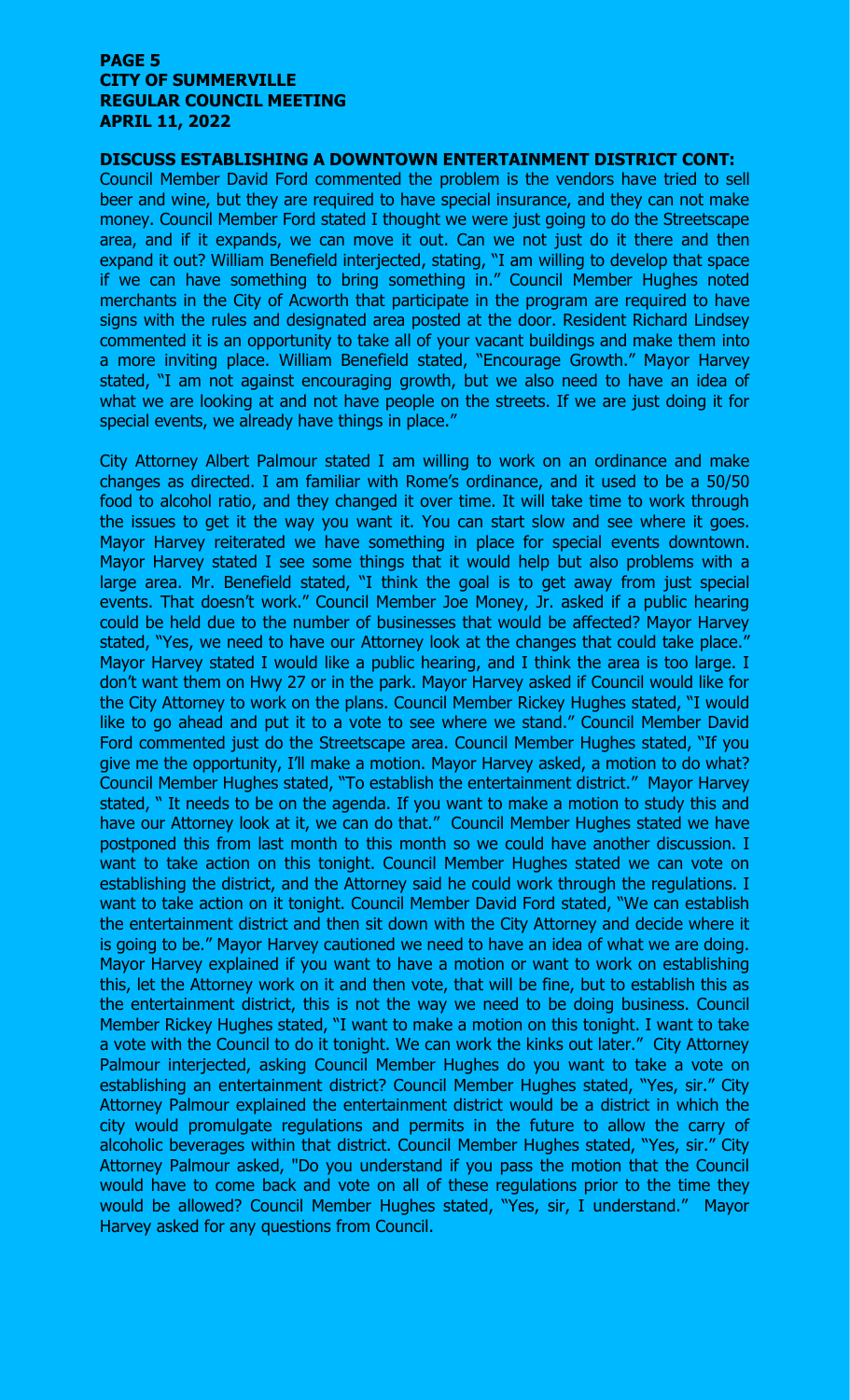#### **PAGE 6 CITY OF SUMMERVILLE REGULAR COUNCIL MEETING APRIL 11, 2022**

#### **DISCUSS ESTABLISHING A DOWNTOWN ENTERTAINMENT DISTRICT CONT:**

Council Member Joe Money, Jr. asked what did we decide on a public hearing? City Attorney Palmour explained you can not create an ordinance without a public hearing. It is just a point of order. He wants to have a vote if you are going to go forward or not. Mayor Harvey stated, "I would like more information." Council Member David Ford stated, " Let's go forward, and we can get more information. If we keep procrastinating on this, we will not do this." Council Member Hughes stated, "I want to make a motion to move forward with the entertainment district tonight." Council Member David Ford seconded the motion. The motion passed 4 to 1, with Council Member Joe Money, Jr. voting in opposition. Mayor Harvey requested Council Member Rickey Hughes work with City Attorney Albert Palmour on this item.

**DISCUSS DISTILLED SPIRITS ALCOHOL ORDINANCE:** Mayor Harvey stated the next item of business is to discuss the distilled spirits alcohol ordinance. Mayor Harvey explained he would like to have a meeting on April  $25<sup>th</sup>$  to review the items in the alcohol ordinance that may need to be discussed, including fees, inventory requirements, and building size. City Attorney Albert Palmour discussed the items he needed guidance on. City Attorney Palmour requested Council to review the sections related to planning and zoning compliance and requirements, an employee that has been convicted of a felony, distances from churches, family dwellings, schools, security camera requirements, blueprints, survey requirements, and lottery provision. City Attorney Palmour stated if you decide not to use the lottery provision, you would have a Request for Proposal in the event you have more than two applicants. City Attorney Palmour stated I left the square footage requirement blank and the inventory requirement. If you are not going to do a lottery, the selection process has to be fair for all applicants. City Attorney Palmour stated you will have to tell me what the different reasons are for the Request for Proposals if you are not going to use the lottery system. City Attorney Palmour noted that the proposed ordinance provides for only stand-alone buildings. City Attorney Palmour asked Council to review all of the changes that had been requested, and if more changes are needed, changes can be made before the April 25<sup>th</sup> meeting. Mayor Harvey noted the state has regulations that need to be considered. Mayor Harvey encouraged Council to look at both the state and GMA's websites for information. Code Enforcement Joey Norton asked City Attorney Palmour if it would be an issue if a church moved close to an existing restaurant. City Attorney Palmour explained if the business is an established location and someone moves in, the business would be grandfathered in. Mayor Harvey requested Joey send his questions to City Attorney Palmour. Council Member Joe Money, Jr. asked who polices the inventory. City Attorney Palmour explained most people require the invoices and purchases from the wholesaler, and the wholesaler has to pay the fees to the city. Mayor Harvey stated the big issues would be location, fees, and inventory.

#### **NEW BUSINESS**

**MINUTES:** Mayor Harvey stated approval of the minutes of the previous council meeting is needed. Council Member Joe Money, Jr. made a motion to approve the meeting minutes. The motion was seconded by David Ford and carried unanimously.

**KIM PLEDGER- MAINSTREET BOARD MEMBER:** Mayor Harvey stated the next item of business is to consider approving Kim Pledger as a Main Street Board Member for a two-year term. Council Member Joe Money, Jr. made a motion to approve Kim Pledger as a Main Street Board Member. The motion was seconded by Council Member Rickey Hughes and carried unanimously.